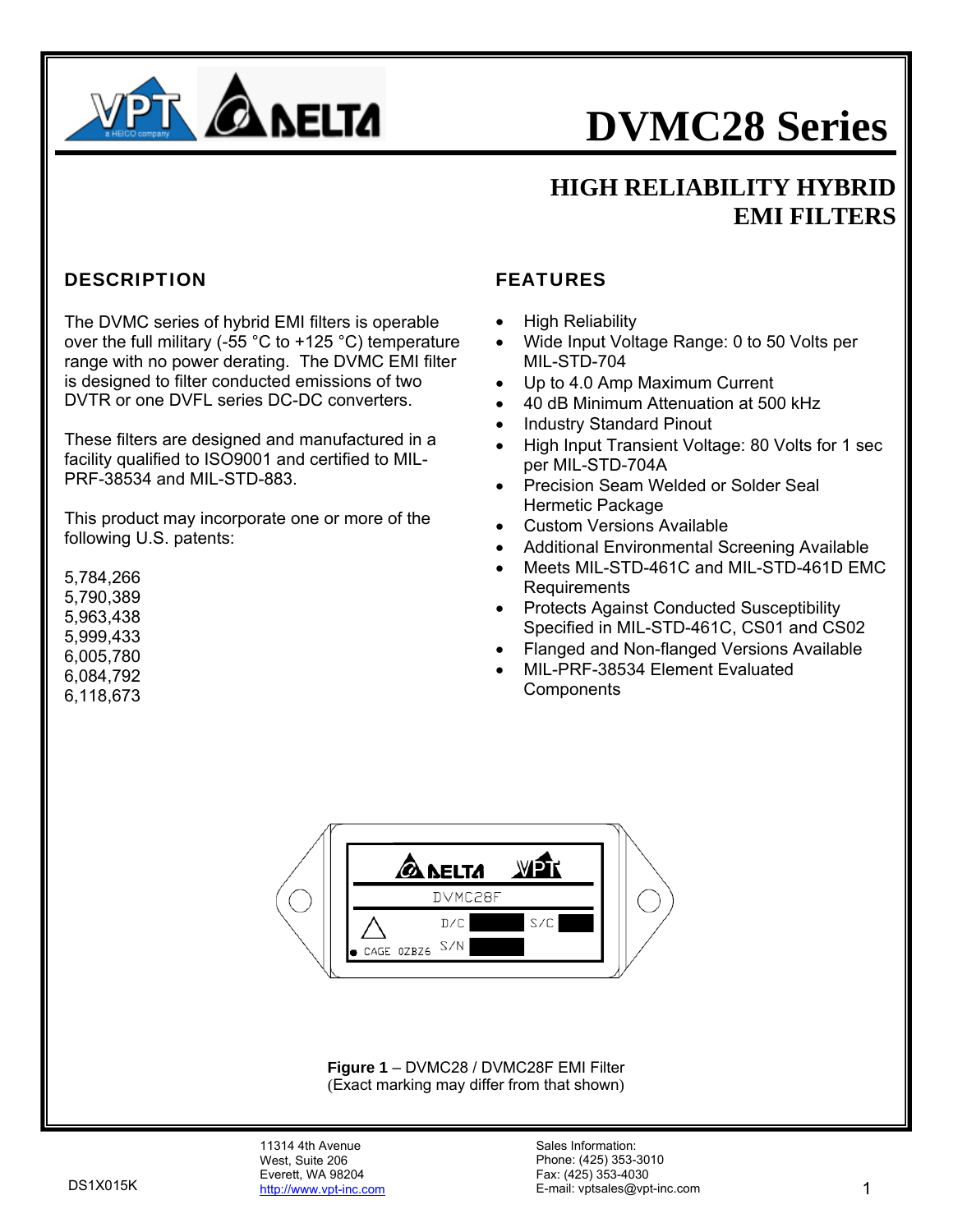

#### **SPECIFICATIONS** ( $T_{CASE}$  = -55°C to +125°C,  $V_{IN}$  = +28V  $\pm$  5%, Full Load, Unless Otherwise Specified)

| <b>ABSOLUTE MAXIMUM RATINGS</b>                                           |            |                                         |                 |
|---------------------------------------------------------------------------|------------|-----------------------------------------|-----------------|
| Input Voltage (Continuous)                                                | $50V_{DC}$ | Storage Temperature                     | -65°C to +150°C |
| Input Voltage (Transient, 1 second)                                       | 80 Volts   | Lead Solder Temperature (10 seconds)    | $300^{\circ}$ C |
| <b>Output Current</b>                                                     | 4.0 Amps   | Weight (Maximum) (Un-Flanged / Flanged) | (49 / 52) Grams |
| Power Dissipation (Full Load, $T_{\text{CASE}} = +125^{\circ} \text{C}$ ) | 2.4 Watts  |                                         |                 |

| <b>Parameter</b>                                 | <b>Conditions</b>                     |                          | <b>Units</b>                                |                          |             |  |
|--------------------------------------------------|---------------------------------------|--------------------------|---------------------------------------------|--------------------------|-------------|--|
|                                                  |                                       | Min                      | <b>Max</b><br><b>Typ</b>                    |                          |             |  |
| <b>STATIC</b>                                    |                                       |                          |                                             |                          |             |  |
| <b>INPUT</b>                                     | Continuous                            | 0                        | 28                                          | 50                       | V           |  |
| Voltage $2$                                      | Transient, 1 sec                      | $\overline{\phantom{0}}$ | $\overline{\phantom{0}}$                    | 80                       | V           |  |
| Current <sup><math>1,\overline{2,3}</math></sup> | Continuous                            | $\Omega$                 | $\overline{a}$                              | 4.0                      | A           |  |
| <b>OUTPUT</b><br>Voltage $2$                     | Continuous                            |                          | $V_{OUT} = V_{IN} - (I_{IN} \times R_{DC})$ |                          |             |  |
| Current <sup>2,3</sup>                           | Continuous                            | $\Omega$                 |                                             | 4.0                      | A           |  |
| <b>DC RESISTANCE</b>                             | Continuous                            |                          | $\overline{\phantom{a}}$                    | 150                      | $m\Omega$   |  |
| POWER DISSIPATION <sup>2</sup>                   | Continuous                            |                          | $\overline{\phantom{a}}$                    | 2.4                      | W           |  |
| <b>NOISE REJECTION</b>                           | $f = 500$ kHz                         | 40                       | $\overline{\phantom{0}}$                    | $\overline{\phantom{a}}$ | dB          |  |
| CAPACITANCE                                      | Pin to Case                           | 30                       | $\overline{\phantom{0}}$                    | 50                       | nF          |  |
| <b>ISOLATION</b>                                 | Any Pin to Case, 500 $V_{\text{DC}}$  | 100                      | $\overline{\phantom{0}}$                    | $\overline{\phantom{0}}$ | MΩ          |  |
| MTBF (MIL-HDBK-217F)                             | AIF @ T <sub>c</sub> = $55^{\circ}$ C |                          | 2.20                                        |                          | <b>MHrs</b> |  |

Notes: 1. Derate linearly to 0 at 135°C.

2. Verified by qualification testing.

3. Rated current applies at any voltage.

### BLOCK DIAGRAM



**Figure 2**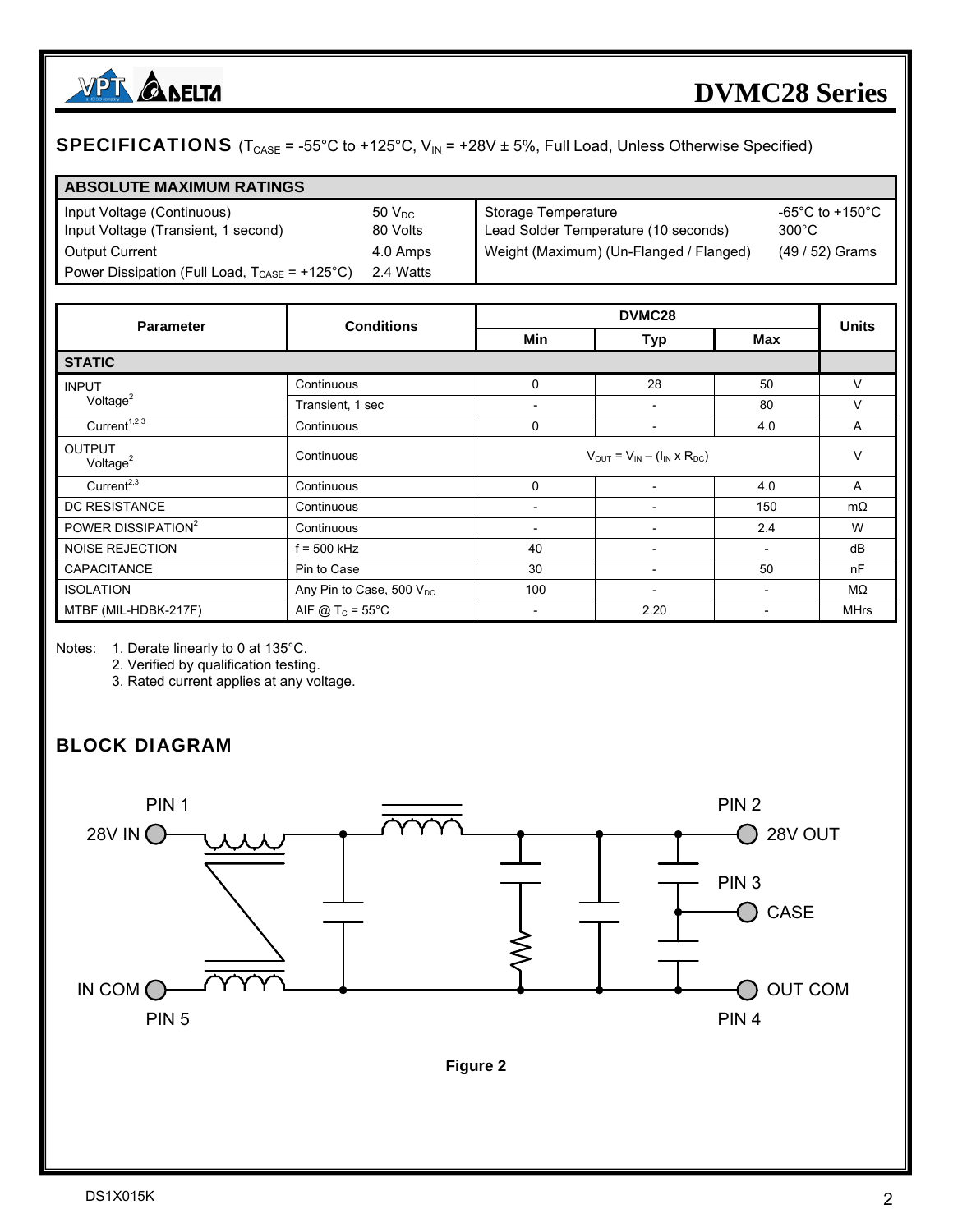

#### CONNECTION DIAGRAMS



**Figure 3** – DVMC28 EMI Filter Hookup with Single Converter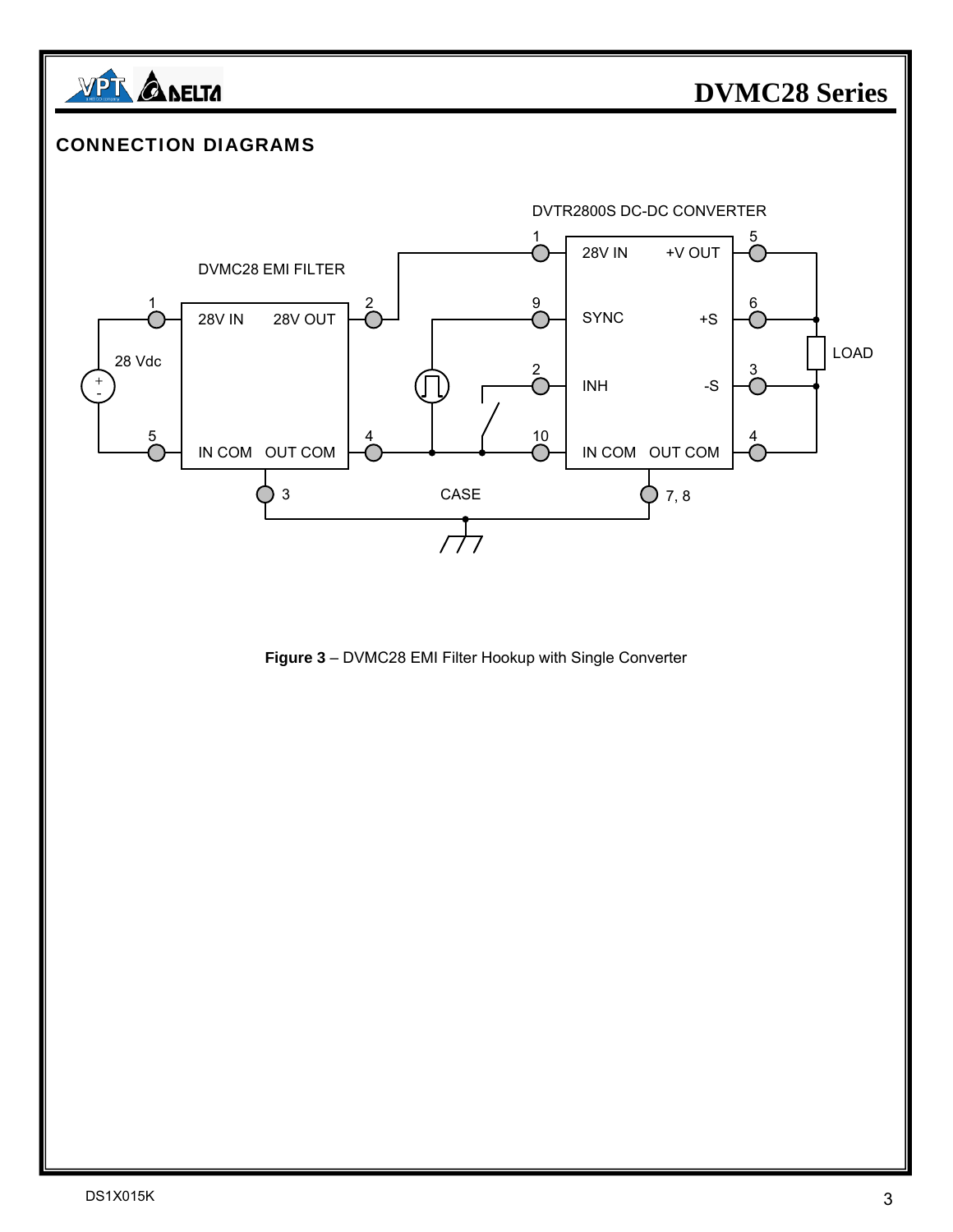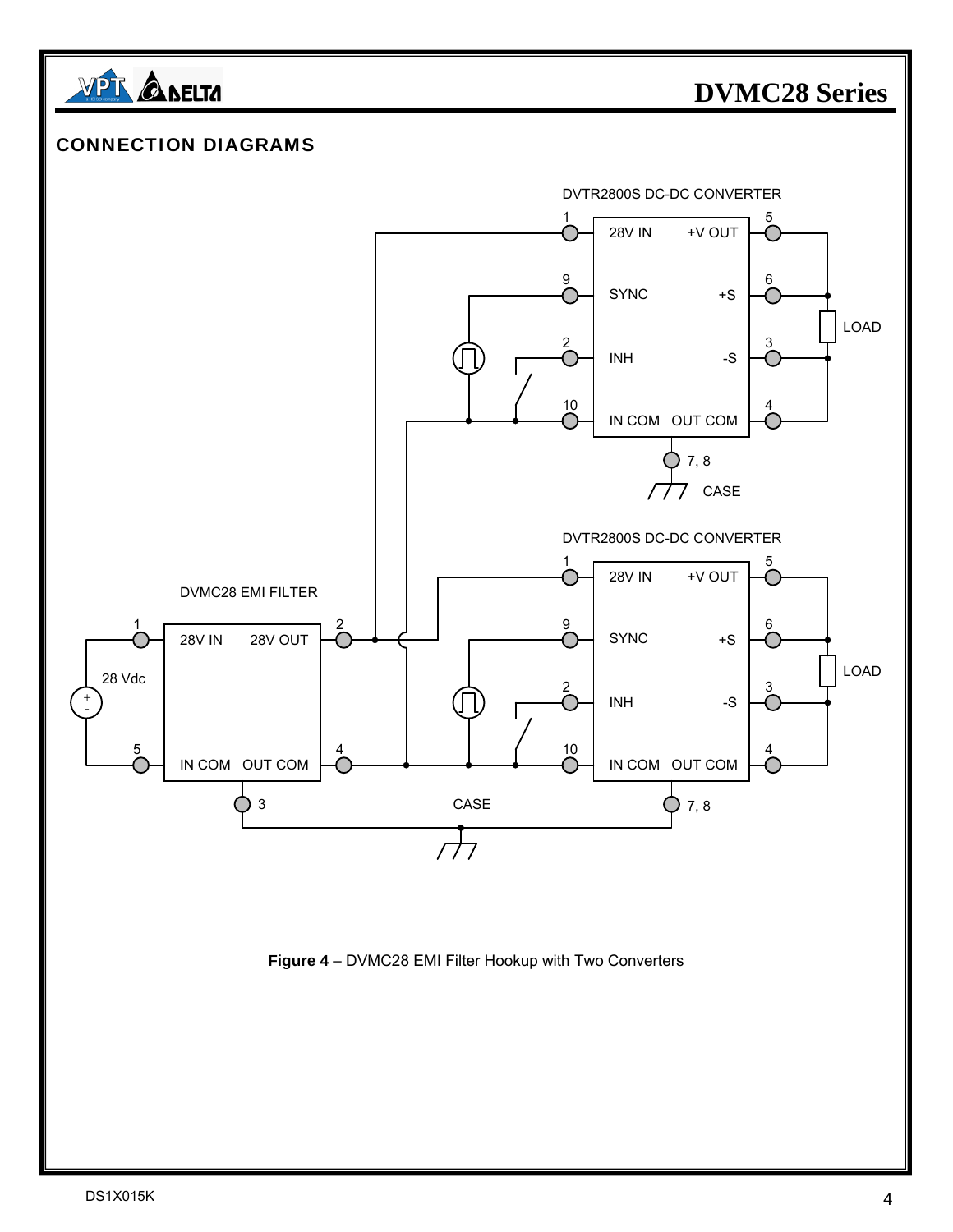

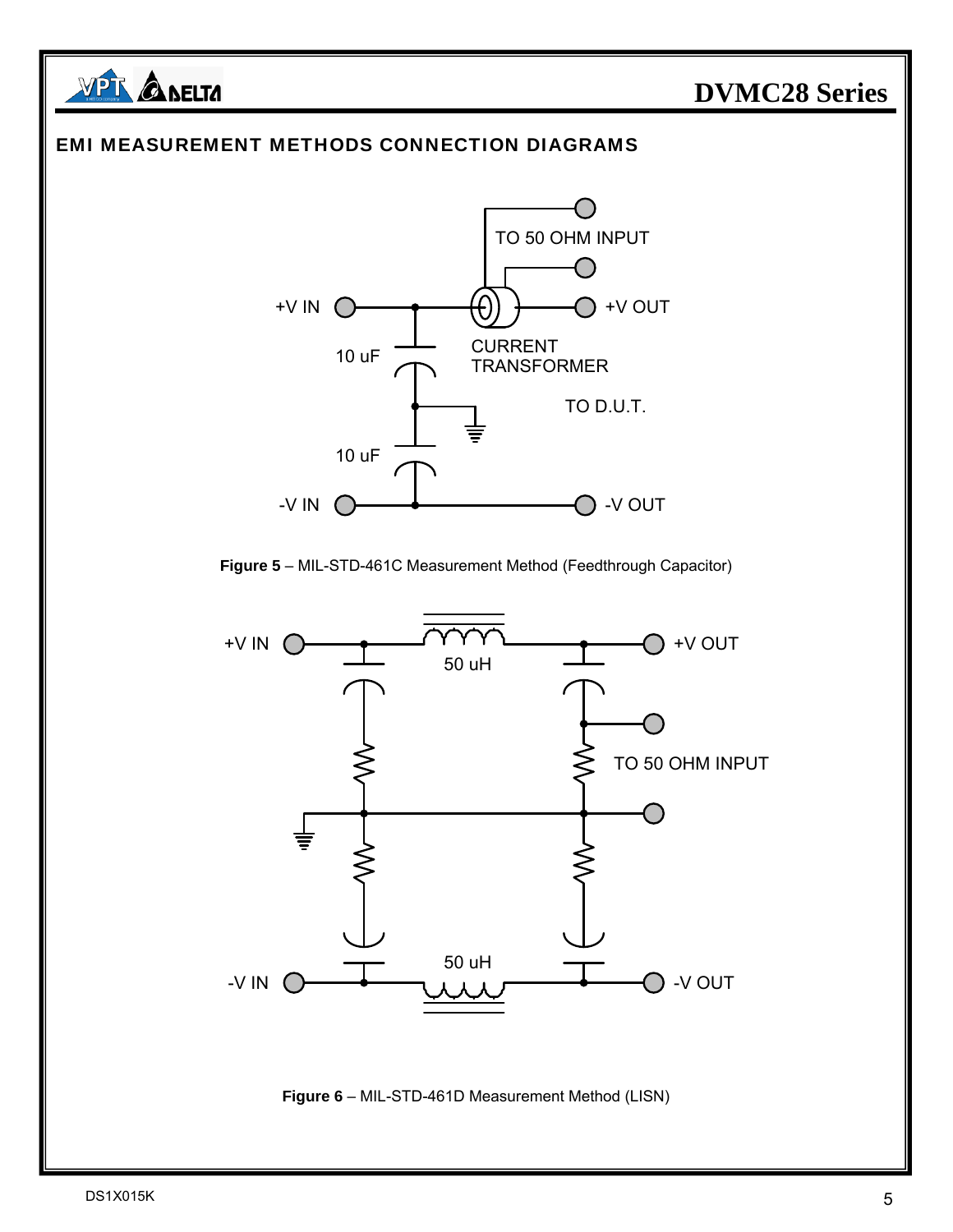

#### EMI PERFORMANCE CURVES

 $(T_{\text{CASE}} = 25^{\circ}C, V_{\text{IN}} = +28V \pm 5\%,$  Full Load, Unless Otherwise Specified)









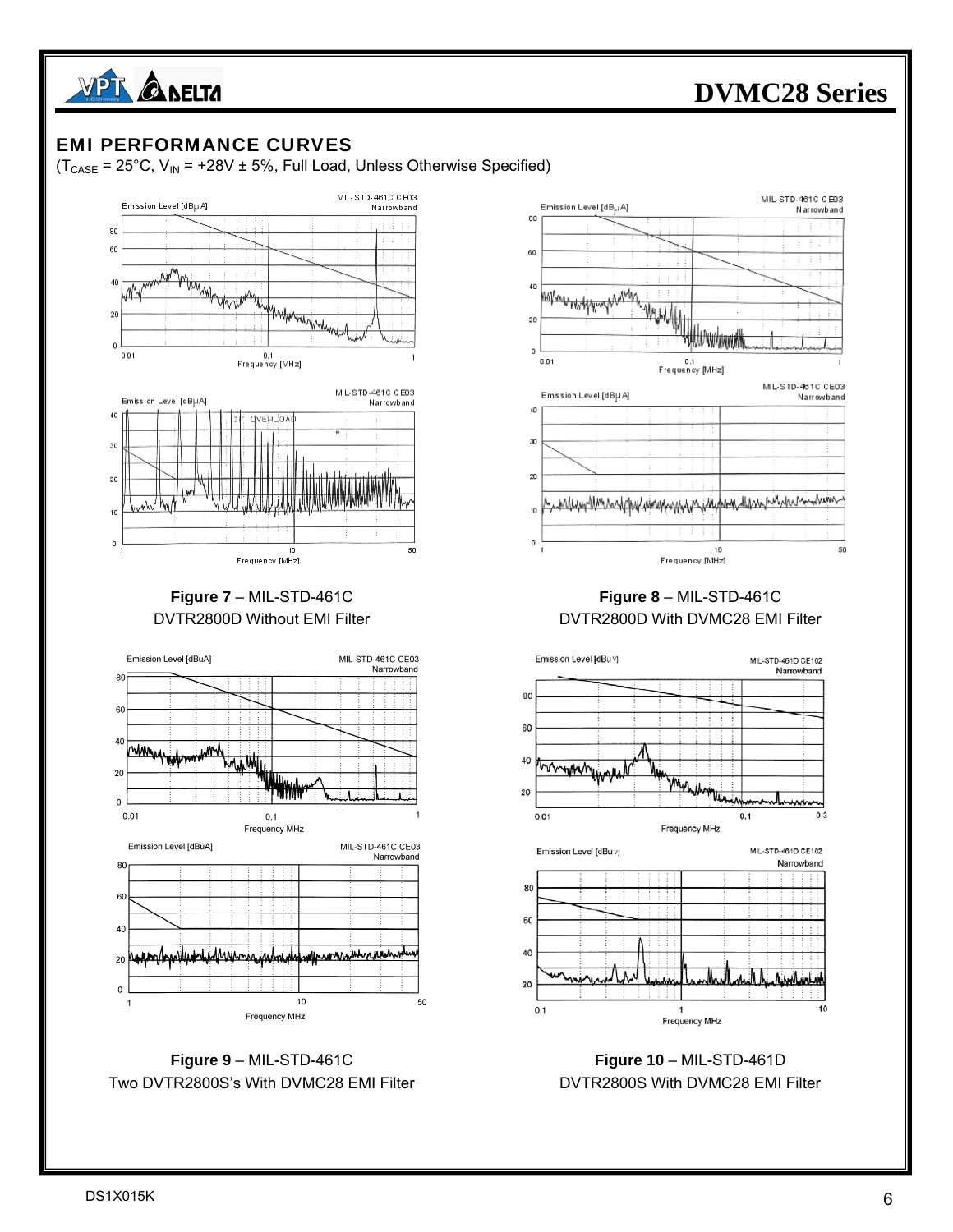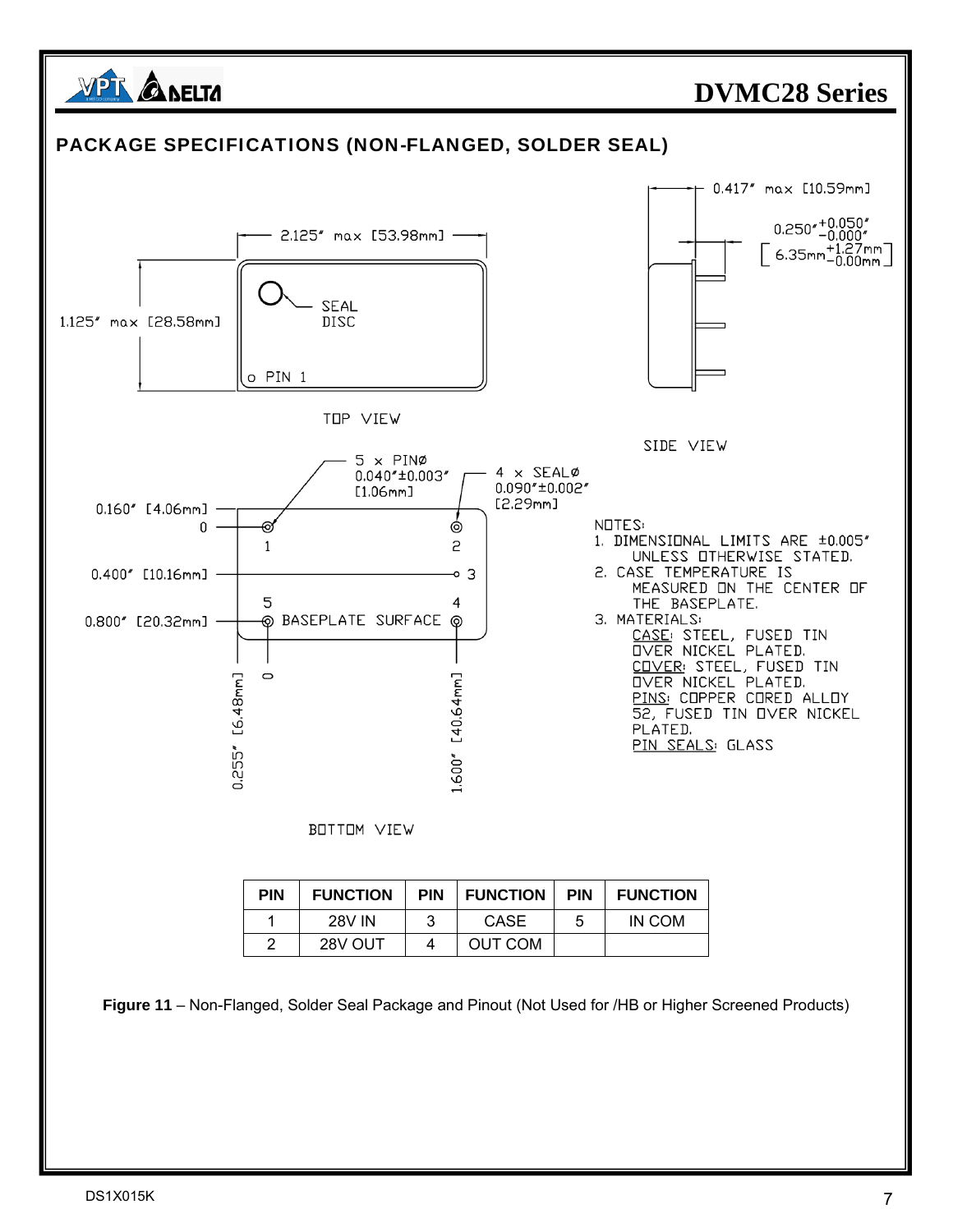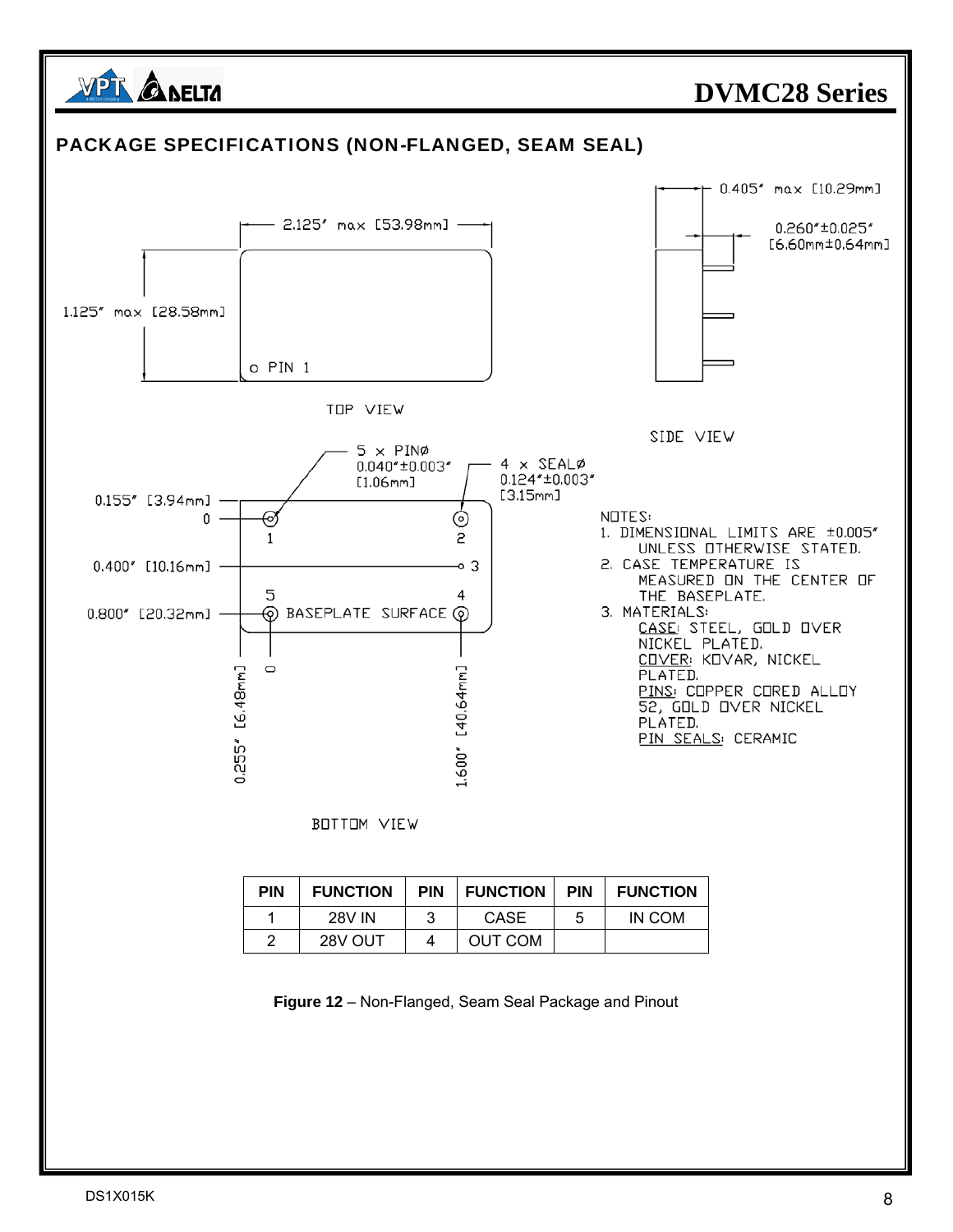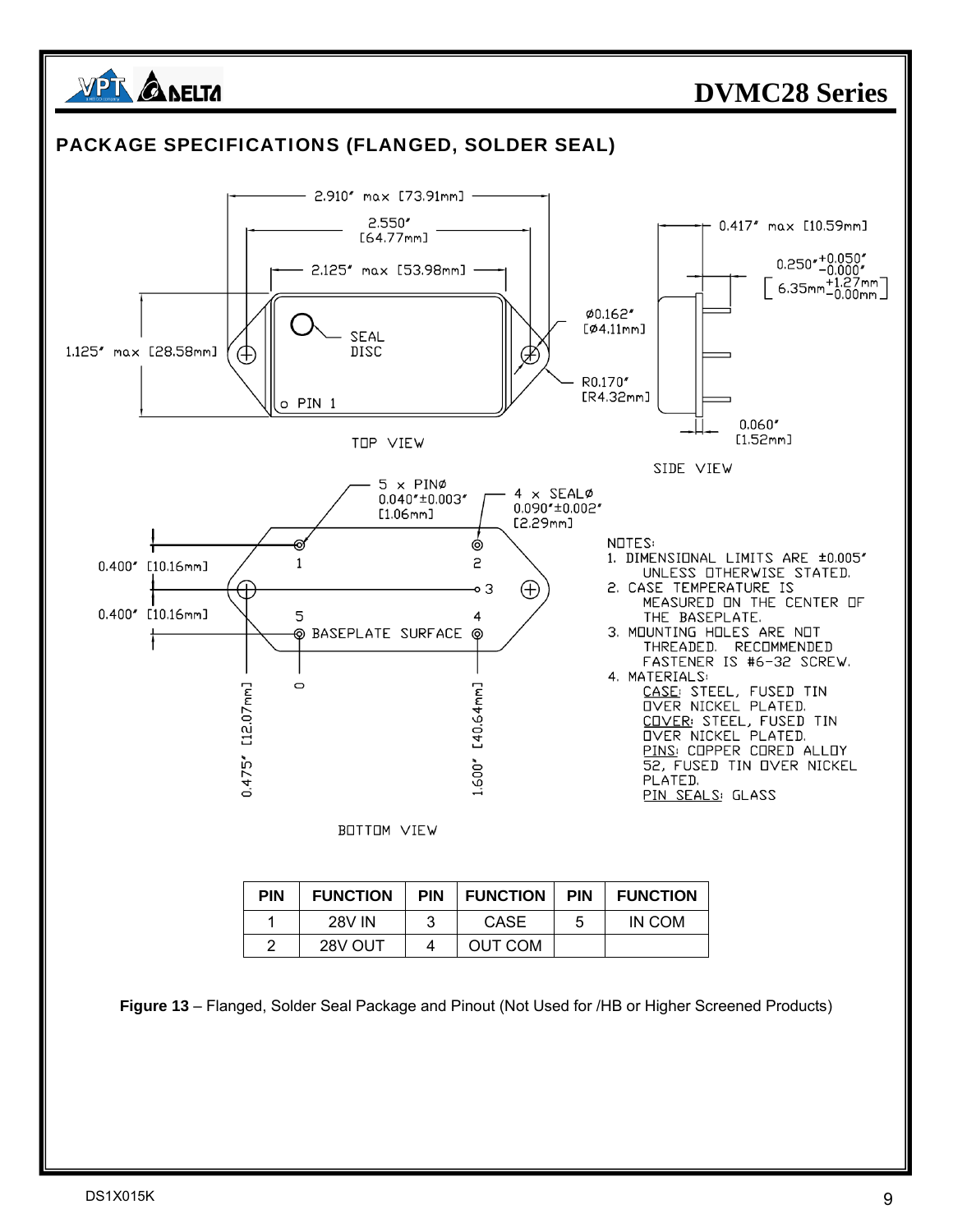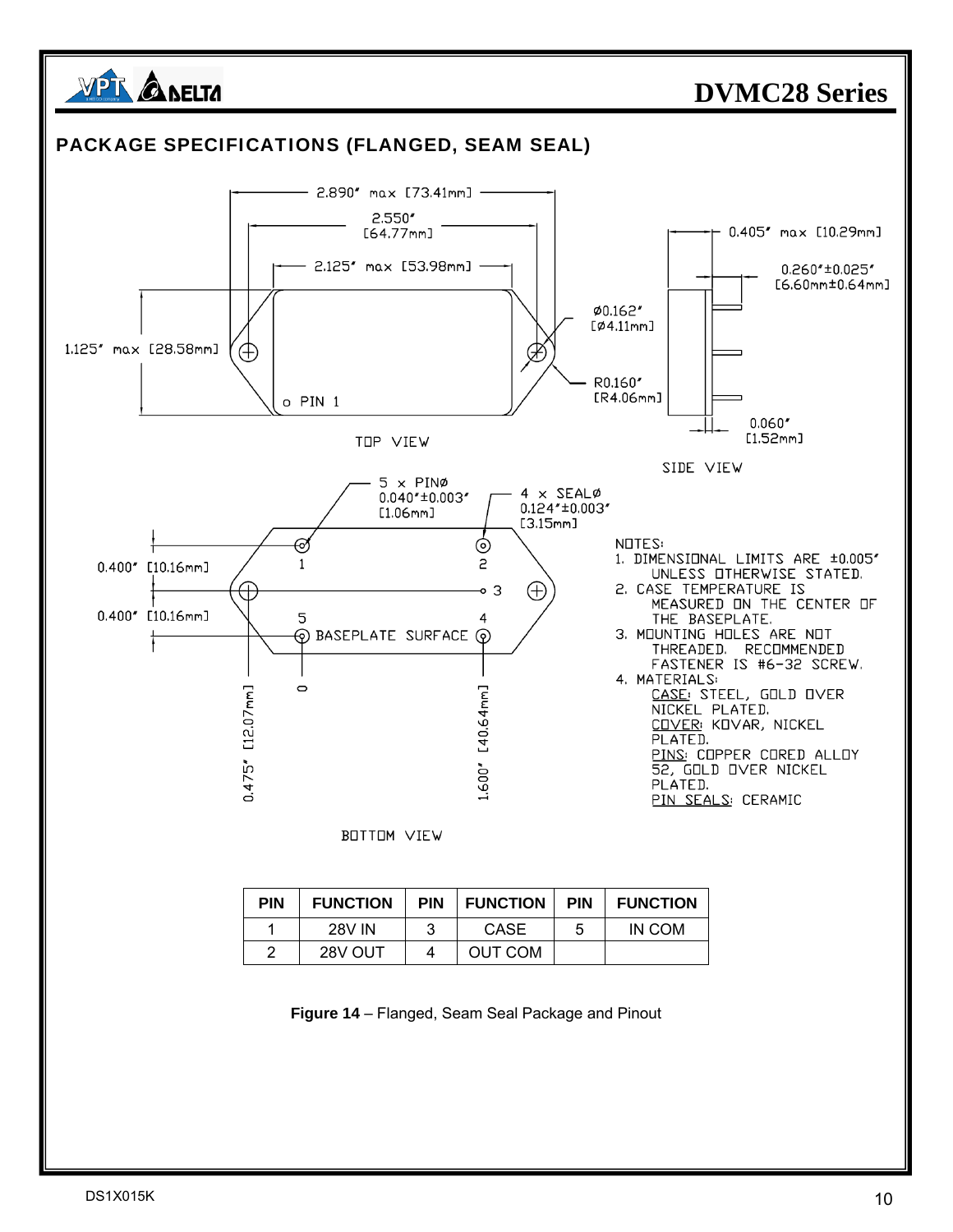

#### PACKAGE PIN DESCRIPTION

| Pin | <b>Function</b> | <b>Description</b>                 |
|-----|-----------------|------------------------------------|
|     | <b>28V IN</b>   | Positive Input Voltage Connection  |
| 2   | 28V OUT         | Positive Output Voltage Connection |
| 3   | CASE            | Case Connection                    |
| 4   | <b>OUT COM</b>  | <b>Output Common Connection</b>    |
| 5   | IN COM          | Input Common Connection            |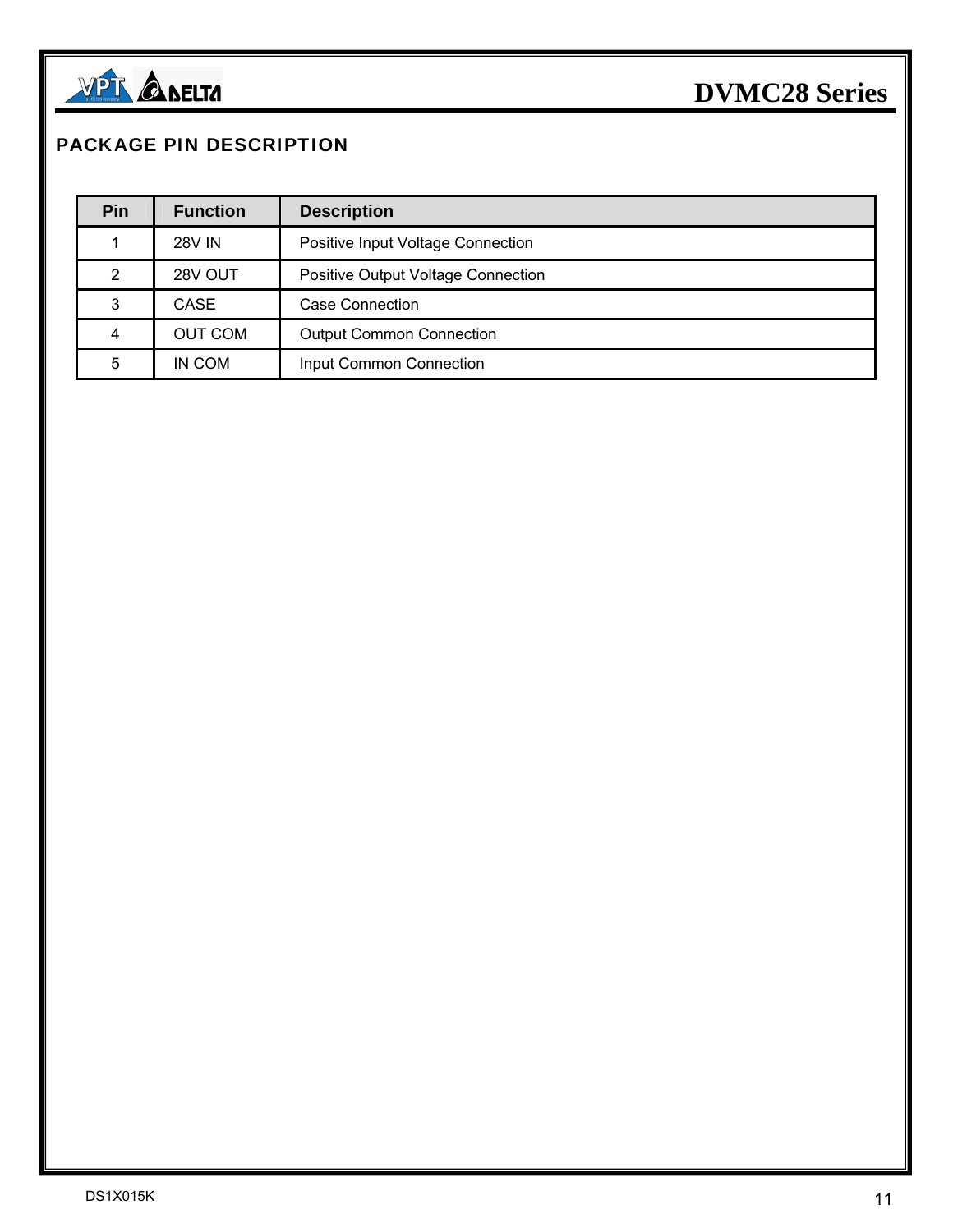

#### ENVIRONMENTAL SCREENING (100% Tested Per MIL-STD-883 as referenced to MIL-PRF-38534)

| <b>Screening</b>                        | MIL-STD-883                                                                                                      | <b>Standard</b><br>(No Suffix) | <b>Extended</b><br>/ES | <b>HB</b><br>/HB | <b>Class H</b><br>/H | <b>Class K</b><br>$\sqrt{K}$ |
|-----------------------------------------|------------------------------------------------------------------------------------------------------------------|--------------------------------|------------------------|------------------|----------------------|------------------------------|
| Non-<br>Destructive<br><b>Bond Pull</b> | N/A - Products do not contain<br>Wirebonds                                                                       | N/A                            | N/A                    | N/A              | N/A                  | N/A                          |
| Internal<br>Visual                      | Method 2017, 2032<br><b>Internal Procedure</b>                                                                   |                                |                        |                  |                      |                              |
| Temperature<br>Cycling                  | Method 1010, Condition C<br>Method 1010, -55°C to 125°C                                                          |                                |                        |                  |                      |                              |
| Constant<br>Acceleration                | Method 2001, 3000g, Y1 Direction<br>Method 2001, 500g, Y1 Direction                                              |                                |                        |                  |                      |                              |
| <b>PIND</b>                             | Method 2020, Condition A <sup>2</sup>                                                                            |                                |                        |                  |                      |                              |
| Pre Burn-In<br>Electrical               | 100% at 25°C                                                                                                     |                                |                        |                  |                      |                              |
| Burn-In                                 | Method 1015, 320 hours at +125°C<br>Method 1015, 160 hours at +125°C<br>96 hours at +125°C<br>24 hours at +125°C |                                |                        |                  |                      |                              |
| Final<br>Electrical                     | MIL-PRF-38534, Group $A^1$<br>100% at 25°C                                                                       |                                |                        |                  |                      |                              |
| Hermeticity                             | Method 1014, Fine Leak, Condition A<br>Method 1014, Gross Leak, Condition C<br>Dip $(1 \times 10^{-3})$          |                                |                        |                  |                      |                              |
| Radiography                             | Method 2012 <sup>3</sup>                                                                                         |                                |                        |                  |                      |                              |
| External<br>Visual                      | Method 2009                                                                                                      |                                |                        |                  |                      |                              |

Notes: 1. 100% R&R testing at –55°C, +25°C, and +125°C with all test data included in product shipment.<br>2. PIND test Certificate of Compliance included in product shipment.

2. PIND test Certificate of Compliance included in product shipment.<br>3. Radiographic test Certificate of Compliance and film(s) included in

Radiographic test Certificate of Compliance and film(s) included in product shipment.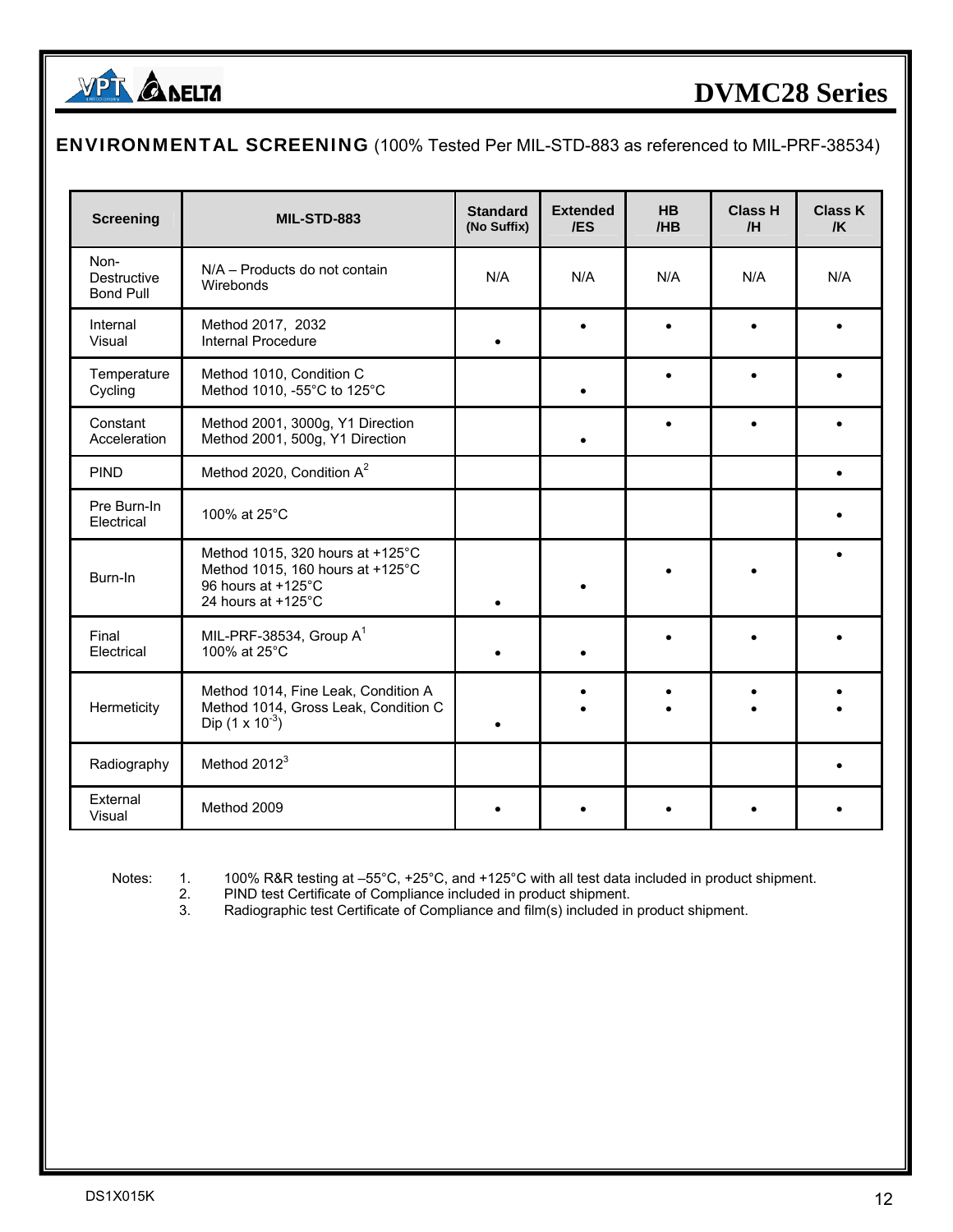

#### ORDERING INFORMATION



| (1)                   | (2)                                    |          | (3)                   |                        |                                       | (4)                                               | (5)                                           |
|-----------------------|----------------------------------------|----------|-----------------------|------------------------|---------------------------------------|---------------------------------------------------|-----------------------------------------------|
| <b>Product Series</b> | <b>Nominal Input</b><br><b>Voltage</b> |          | <b>Package Option</b> |                        |                                       | <b>Screening</b><br>Code <sup>1,2</sup>           | <b>Additional</b><br><b>Screening</b><br>Code |
| <b>DVMC</b>           | 28                                     | 28 Volts | <b>None</b><br>F      | Non-Flanged<br>Flanged | <b>None</b><br>/ES<br>/HB<br>/H<br>/K | Standard<br>Extended<br>HB.<br>Class H<br>Class K | <b>Contact Sales</b>                          |

Notes: 1. Contact the VPT Inc. Sales Department for availability of Class H (/H) or Class K (/K) qualified products. 2. VPT Inc. reserves the right to ship higher screened or SMD products to meet lower screened orders at our sole discretion unless specifically forbidden by customer contract.

 Please contact your sales representative or the VPT Inc. Sales Department for more information concerning additional environmental screening and testing, different input voltage, output voltage, power requirement, source inspection, and/or special element evaluation for space or other higher quality applications.